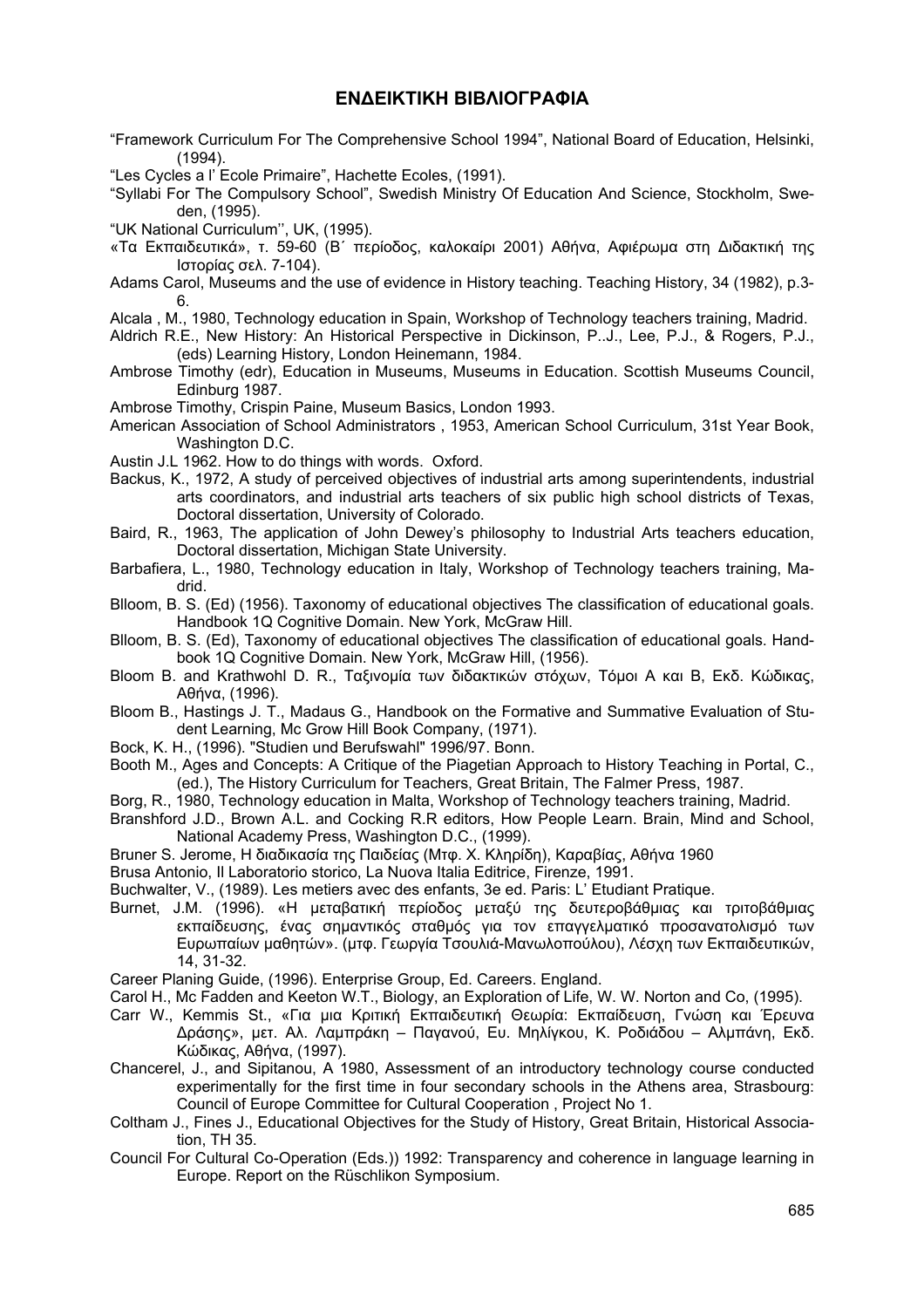Council Of Europe (Eds.) 1997. Modern Languages: Learning, Teaching and Assessment. A Common European Framework of reference. Council of Europe.

Council of Europe, Committee for Cultural Cooperation, Project No. 1, 1980, Workshop for technology teachers training, Madrid.

Council of Europe.

- Currie, S., Battersby, J., Bowden, D., Webster, A., και Whittall, R. (µτφ. Ν. Ηλιάδης), (1998). «Economic Activities and Development – Oικονοµικές ∆ραστηριότητες και Ανάπτυξη». Αθήνα: ΧΡΥΣΗ ΠΕΝΝΑ.
- David F. Robitaille at al, Curriculum Frameworks for Mathematics and Science, TIMSS MONOGRAPH NO I., Pacific educational Press, Vancouver, Canada (1993).
- David F. Robitaille at al, Curriculum Frameworks for Mathematics and Science, TIMSS MONOGRAPH NO I., Pacific educational Press, Vancouver, Canada 1993.
- Deforge, Y., 1971, The teaching of technology, Strasbourg : Council of Europe for Cultural Cooperation Committee for General and Technical Education.
- Deforge, Y., 1980 , Summary of current European trends in preparation for working life, Strasbourg : Council of Europe, Committee for Cultural Cooperation, Project No1.
- Dogan,H., 1980, Technology education in Turkey, Workshop of Technology teachers training, Madrid.
- Dosse Francois, Η Ιστορία σε ψίχουλα. Από τα Annales στη «Νέα Ιστορία» (µτφ. Αγγελ. Βλαχοπούλου), Πανεπιστηµιακές εκδόσεις Κρήτης, Ηράκλειο 1993
- Elton G. R., What sort of History should we teach? , στο Ballard M.(ed) New Movements in the Study and Teaching of History, Great Britain, Temple Smith, 1970.
- Encyclopedie de la Plιiade, Ιστορία και µέθοδοί της, τ. Α΄-Στ΄, Μορφωτικό Ίδρυµα Εθνικής Τραπέζης, Αθήνα 1979-1989
- Erickson Lynn, Concept based Curriculum and Instruction, Crowin Press Inc., California, 1998
- Fines J., Reading Historical Documents, Basil Blackwell, 1988.
- Fines J., Teaching History. Edinburgh:Holmes Macdougall, 1983.
- Fontaine P., 1998, «10 µαθήµατα για την Ευρώπη», Λουξεµβούργο: Υπηρεσία Επισήµων Εκδόσεων των Ευρωπαϊκών Κοινοτήτων.
- Forester, (1996). Oικονοµική Φρίκη. Αθήνα.
- Framework Curriculum For The Comprehensive School 1994, National Board of Education, Helsinki, (1994).
- Framework Curriculum For The Comprehensive School 1994, National Board of Education, Helsinki, (1994).
- Framework Curriculum For The Comprehensive School 1994, National Board of Education, Helsinki, (1994).
- Geography in the Primary School, University of Helsinki, (1997).
- Getis A., Getis J., Fellmann J. D., Introduction to Geography, McGraw Hill Higher Education, (1999).
- Givens P., Reiss M., Human Biology and Health Studies, ed. Martin Rowland, Nelson, (1996).
- Goleman, D., (1998). Η συναισθηματική νοημοσύνη, Αθήνα: ΕΛΛΗΝΙΚΑ ΓΡΑΜΜΑΤΑ
- Greenhood D., ΜΑΡΡΙΝG, University of Chicago, (1971).
- Greenhood D., ΜΑΡΡΙΝG, University of Chicago, (1971).
- Gunning Dennis, The Teaching of History, Croom, London 1978.
- Hagget P., A modern synthesis Geography, New York, (1975).
- Halliday M.A.K. 2000. Η γραμματική στη σχολική εκπαίδευση. Γλωσσικός Υπολογιστής, τόμος 2, τεύχος 1-2, Κέντρο Ελληνικής Γλώσσας, Θεσσαλονίκη.
- Herbert, Μ. Ψυχολογικά προβλήματα εφηβικής ηλικίας. Αθήνα: ΕΛΛΗΝΙΚΑ ΓΡΑΜΜΑΤΑ
- Hering Gunar, Η διδασκαλία της Ιστορίας στο Γερµανόφωνο χώρο. Μερικές συγκρίσεις µε την Ελληνική κατάσταση. Σύγχρονα Θέµατα, 35-37 (1988) σ.124-128
- Hill, J.M.M., (1969). The Transition from School to Work. London: Tavistock Institute of Human Relations.
- Hopkins, A. and Potter, J. 1994. Look Ahead 1 Classroom Course, Longman.
- Householder, D., 1970, Review and evaluation of curriculum development in industrial arts education, Bloomington, Illinois : Mcknight publishing company.
- Husbands Chris, What is History Teaching?, Language, Ideas and Meaning in Learning about the Past, Open University Press, Buckingham-Philadelphia 1996, 18-25.
- International Technology Education Association , 1985, The technology teacher, USA.
- International Technology Education Association , 1988, The technology teacher, USA.
- International Technology Education Association , 1990, The technology teacher, USA.
- International Technology Education Association , 1992, The technology teacher, USA.
- International Technology Education Association , 1994, The technology teacher, USA.
- International Technology Education Association , 1996, The technology teacher, USA.

International Technology Education Association , 1998, The technology teacher, USA.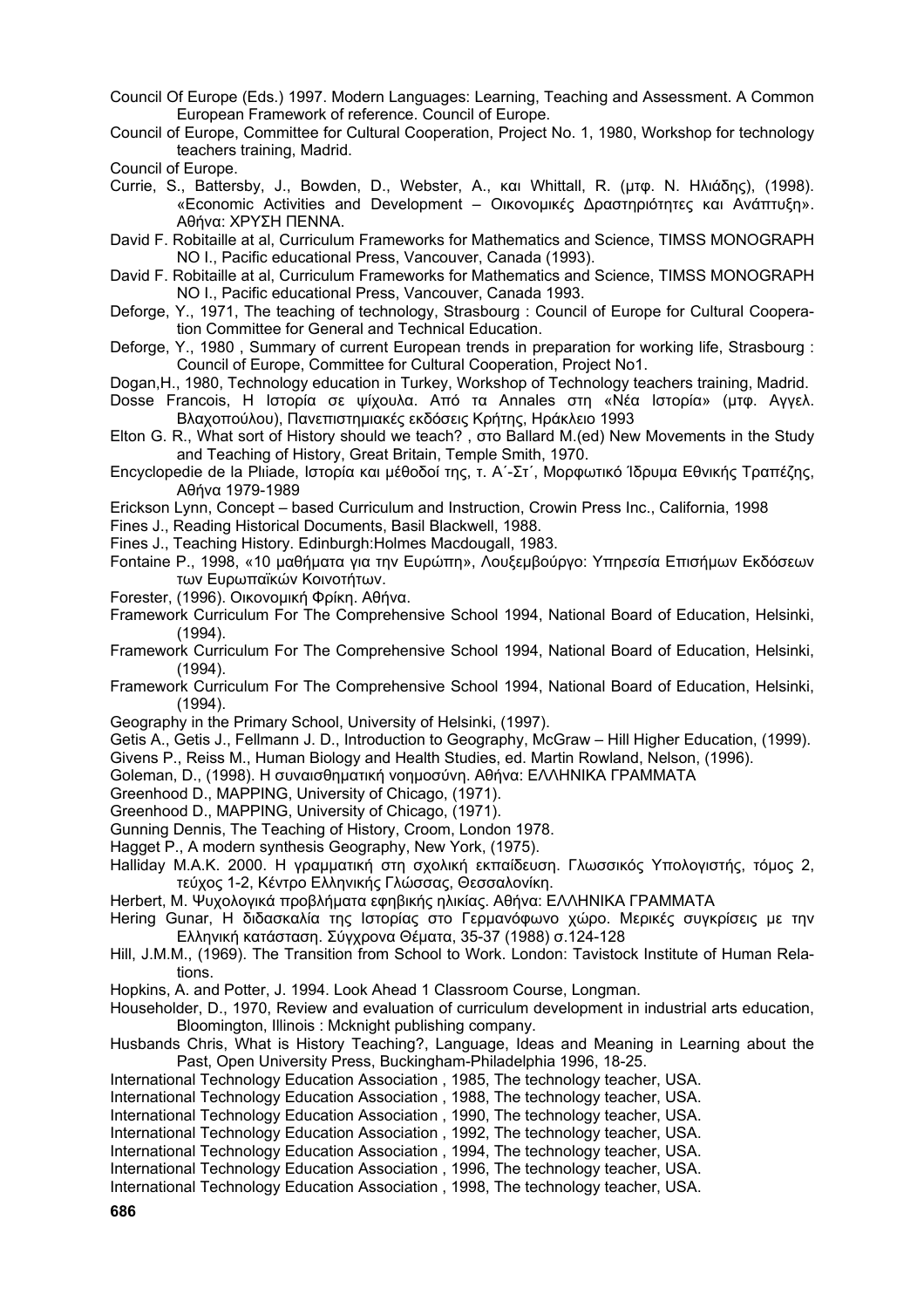International Technology Education Association , 1999, The technology teacher, USA.

International Technology Education Association , 2000, The technology teacher, USA.

- International Technology Education Association , 2001, Standards for technological literacy : Content for the study of technology. ( www.iteawww.org )
- International Technology Education Association , 2001, The technology teacher, USA.
- Jefferson, Breedon and Trin. 2001. Το γλωσσικό Πρόγραµµα Σπουδών της Αγγλίας και πρακτικές γλωσσικής αγωγής. Γλωσσικός Υπολογιστής, τόµος 1, τεύχος 1, Κέντρο Ελληνικής Γλώσσας, Θεσσαλονίκη.
- Johnson K., Adamson S., Williams G., "Spotlight Science", Stanley Thornes (Publishers) Ltd, (1995).
- Johnson, R. (1978). "Individual styles of decision making: A theoretical model for counseling". Personnel and Guidance Journal, May 1978, 530-536.
- Jon Nichol, Teaching History, A teaching skills workbook, Macmillan Education, 1985 (reprinted).
- Jones M., Jones G., Biology, New Edition, Cambridge, (1995).
- Jones R.Ben, (ed.), Practical Approaches to the New History, London, Hutchinson, 1973.
- Josien, Μ., Βαγιάτης,Γ., ∆έγλερης,Ε., (1995). Η επικοινωνία µέσα και έξω από τον εργασιακό χώρο. Αθήνα: ΕΛΛΗΝΙΚΑ ΓΡΑΜΜΑΤΑ
- Kahney, H. Λύση προβληµάτων. Αθήνα: ΕΛΛΗΝΙΚΑ ΓΡΑΜΜΑΤΑ
- Kledzik,U.,., 1980, Technology education in West Germany, Workshop of Technology teachers training, Madrid.
- Konigstein, G., 1980, Technology education in Austria, Workshop of Technology teachers training, Madrid.
- Kontos, S.,, 1980, Technology education in Cyprus, Workshop of Technology teachers training, Madrid.
- Kress, Gunther 2000. Σχεδιασµός του γλωσσικού Προγράµµατος Σπουδών µε βάση το µέλλον. Γλωσσικός Υπολογιστής, τόµος 2, τεύχος 1-2, Κέντρο Ελληνικής Γλώσσας, Θεσσαλονίκη.
- Le Goff J.- Nora Pierre, Το έργο της ιστορίας, τ.1-3, Αθήνα, Ράππας, 1981, 1983, 1988.
- Le Goff J., Ricerca e insegnamento della storia, La Nuova Italia, Firenze, 1991.
- Le Pellec J., Marcos-Alvarez, V., Enseigner l' Histoire: Un mιtier qui s' apprend, Hachette, Paris, 1991. Les Cycles a l' Ecole Primaire, Hachette Ecoles, (1991).
- Louda, D., 1979, Industrial Arts as a discipline for studying the future, American Council on Industrial Arts Teacher Education, Bloomington Illinois: Mcknight.
- Mackean G. D., GCSE Biology, 2nd ed., John Murray Publishers, (1995).
- Maley, D., 1973, The Maryland Plan, New York: Bruce Inc.
- Maley, D., 1978, The Industrial Arts teachers handbook : Techniques, principles and methods, Boston : Allyn and Bacon Inc.
- Moffat Hazel, Using museum resources: The world within reach. HMI discussion document, London 1986.
- Μoniot Henri, Didactique de l' Histoire, Nathan, Paris, 1993.
- Palmer J., Geography in the early years, Routledge, New York, (1994).
- Palmer J., Geography in the early years, Routledge, New York, (1994).
- Patington Geoffrey, What History should we teach? Oxford Review of Education, 6, 2 (1986), p. 157- 176.
- Patrick Hellen, Investigating the relationship between aims and practice in the teaching of History, Research papers in Education, 5, 2 (1990), p.97-125.
- Peter J. Fensham, Richard F. Gunstone and Richard T. White, Science Content and Constuctivistict Views of Learning Teaching, The Content of Science, 1994, Falmer Press.
- Project 20061: Science literacy for a changing future (1998), American Association for the Advancement of Science, Washington DC.
- RAVEN P., JONSON G., Understanding Biology, 3rd ed. Wm. C. Brown Publisher, (1995).
- Rifkin, J., (1996). Το Τέλος της Εργασίας και το Μέλλον της. Αθήνα: «Νέα Σύνορα» Α.Α. Λιβάνης.
- Rogers P.J., The New History. Theory into Practice. Great Britain: Historical Association, TH 44.
- Ron Brooks, Mary Aris, Irene Perry, The Effective Teaching of History, Longman, 1993.
- Rosier, M. and Keeves, J. (Eds) (1991). The IEA study of science I: Science education and curricula in twenty – three countries. Oxford: Pergamon Press.
- Science Content Standards for California Public Schools, California State Board of Education, October, (1998).
- Science in the national Curriculum, 1995, Welsh Office Education Department, England and Wales. London HMSO
- Scrivener, J. 1994. Learning, Teaching. Heinemann.
- Searle J. R. 1982. Sens et expression (traduction et preface par Joelle Proust). Minuit, Paris.
- Starkweather, K., 1975, A study of potential directions for industrial arts towards the year 2000 A.D. , Doctoral Dissertation, University of Maryland, 1975.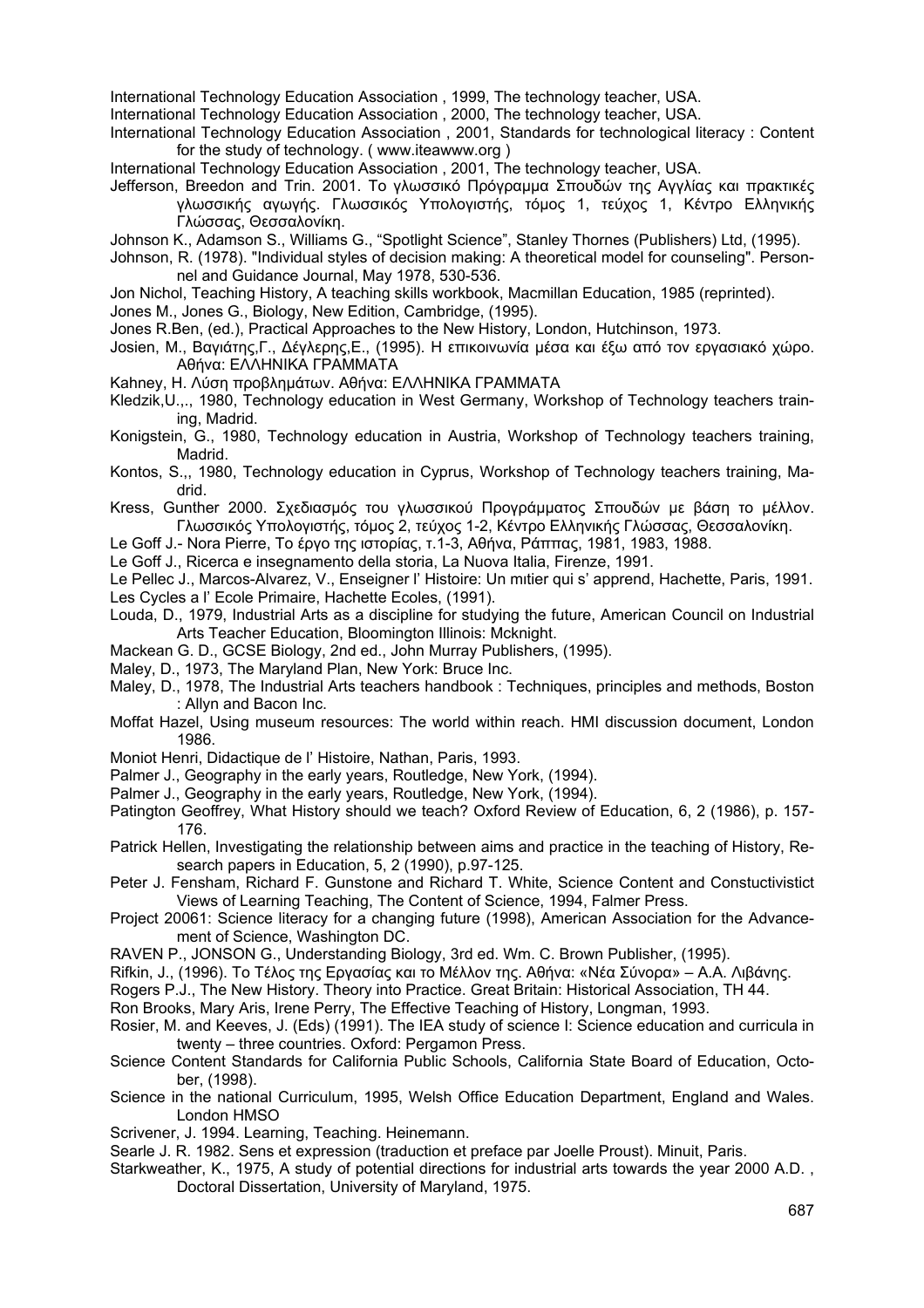- Stuart Currie, Jeff Battersby, Des Bowden, Angela Webster και Roger Whittall, (µτφ. Ν. Ηλιάδης), (1998). «Economic Activities and Development– Oικονοµικές ∆ραστηριότητες και Ανάπτυξη». Αθήνα: ΧΡΥΣΗ ΠΕΝΝΑ.
- Swales, J. 1990. Genre Analysis. Cambridge University Press.
- Syllabi For The Compulsory School, Swedish Ministry Of Education And Science, Stockholm, Sweden, (1995).
- Teacher's guide I and II, Nuffield Advanced Science, The Nuffield Foundation, Peniguin Books, (1971).
- The Ontario Curriculum of Science and Technology (Grades 1-8), 1998, Canada Ministry Education.
- The Ontario Curriculum of Science and Technology (Grades 1-8), Canada Ministry Education, (1998).

Thinking Physics for Teaching, 1994, Edited by Bernardini at all, Plenum Press, New York and London Thompson D., Understanding the Past: Procedures and Content in Dickinson A.K., Lee P.J., & Rogers P.J. (eds). Learning History, London Heinemann, 1984.

- Tobin A., Morel R.. Asking about Cells, Publishing Harcourt Brace College Publishers, New York, (1997).
- UK National Curriculum, UK, (1995).
- UR, P. 1996. A Course in Llanguage Teaching. Cambridge University Press.

Using interactive lecture demonstration to create an active learning environment, The Physics Teacher 35, 340-347, (1997).

- Van Ek, J.A., and Trimm, J.L.M. 1991. Theshold Level 1990. Council of Europe.
- Watts, A.G. (1990) "Carreers guidance: Current trends and future possibilities". The Occupational Psychologist, 10, 14-15.
- Wiegand P., Children and Primary Geography, Cassell, London, (1997).

Wiegand P., Children and Primary Geography, Cassell, London, (1997).

Willis, J. 1996. A Framework for Task-based Learning. Longman.

YΠΠΚ: Επαγγελµατική Αγωγή Γ' Γυµνασίου, (1995). Λευκωσία: Υπηρεσία Ανάπτυξης Προγραµµάτων. Αβδελά Έφη, Ιστορία και Σχολείο, Νήσος, Αθήνα 1998

- Αγία Γραφή, Παλαιά και Καινή ∆ιαθήκη
- Αγουρίδης Σαβ., Παρατηρήσεις στο πρόγραµµα διδασκαλίας των Θρησκευτικών, ∆ελτίο Π.Ε.Θ. 36-37 (1964).
- Αντωνιάδης Λέανδρος, Η διδακτική της Ιστορίας, Πατάκης 1995
- Αραποπούλου Μαρ. Γιαννοπούλου Γιανν. 2001. Η χρήση της γλώσσας στα µη γλωσσικά µαθήµατα., Εγκυκλοπαιδικός Οδηγός για τη γλώσσα (επιµ. Α.Φ.Χρηστίδης), Κέντρο Ελληνικής Γλώσσας, Θεσσαλονίκη.
- Αρχείο Πληροφόρησης Σχολικού Επαγγελµατικού Προσανατολισµού, (1988). Αθήνα: ΟΕ∆Β.
- Βrusa Antonio, Guida al Manuale di storia, Editori Riuniti, Ρώµη2 1988.
- Βασιλόπουλος Χρ., Ο µαθητής ως κριτήριο του περιεχοµένου του µαθήµατος των Θρησκευτικών στη Μέση εκπαίδευση, Θεσ/νίκη 1991.
- Βέικος Θεόφιλος, Θεωρία και µεθοδολογία της Ιστορίας, Θεµέλιο, Αθήνα 1987
- Βενιοπούλου, Κ. Ζαννή-Τελιοπούλου, Κ., (1997). Επαγγελµατικά πορτραίτα επιτυχηµένων γυναικών (Άρτεµις). Αθήνα: ΙΕΚΕΠ – ΓΓΛΕ, προϊόν προγράµµατος Leonardo DaVinci
- Βερτσέτης Αθανάσιος, ∆ιδακτική της Ιστορίας, Β΄ έκδοση, Αθήνα 1999.
- Βιωσίµου Αναπτύξεως, Σάκκουλας, Αθήνα Κοµοτηνή
- Bρετάκου, B. (1991) "Mεταβολή των εργασιακών αξιών και τεχνολογική εξέλιξη: Συνέπειες για την πολιτική των επιχειρήσεων και για την εκπαιδευτική πολιτική", Eκπαίδευση και Eπάγγελµα, τοµ. 3, αρ.1
- Βρεττός Γιάννης, Η εικόνα στο αναλυτικό πρόγραµµα και στο σχολικό εγχειρίδιο της Ιστορίας. Art of Text, Θεσσαλονίκη 1994
- Βρεττός Γιάννης, Το έργο της ζωγραφικής ως πηγή στο µάθηµα της Ιστορίας. Εικαστική διατύπωση και αξιοποίηση του ιστορικού θέµατος. Παιδαγωγική Επιθεώρηση, 9/1988, σελ. 93-119
- Βρεττός, Γ. και Καψάλης, Α., (1997), Αναλυτικό Πρόγραµµα, σχεδιασµός-αξιολόγηση- αναµόρφωση, Αθήνα
- Βώρος Φαν., Η διδασκαλία της Ιστορίας και η αξιοποίηση της εικόνας, Αθήνα 1993.
- Γαλανουδάκη Α., Κοσµίδου Χ., Σκαύδη ∆., Τέττερη Ι., (1993). Ο Σχολικός Επαγγελµατικός Προσανατολισµός στη ∆ευτεροβάθµια Εκπαίδευση, Ενηµερωτικό τεύχος Οµάδας Εργασίας Σ.Ε.Π. του Π.Ι., Αθήνα: ΟΕ∆Β.
- Γαλανουδάκη, Κοσµίδου, Τέττερη, (1986). O Σχολικός Επαγγελµατικός Προσανατολισµός. Αθήνα. Γεδεών Σοφία, Οδηγητική της ∆ιδακτικής εργασίας, Αθήνα 1979.
- Γεωγραφία και Ανάλυση Χώρου ΕΜΠ.

Γεώργας, ∆.,. (1995). Κοινωνική Ψυχολογία (τόµος Α και Β). Αθήνα: ΕΛΛΗΝΙΚΑ ΓΡΑΜΜΑΤΑ Γιανναράς Χρ. Αλφαβητάρι της πίστης (δόµος), 1983.

Γιαννόπουλος Γιάννης, ∆οκίµια θεωρίας και διδακτικής της ιστορίας, Βιβλιογονία, Αθήνα 1997.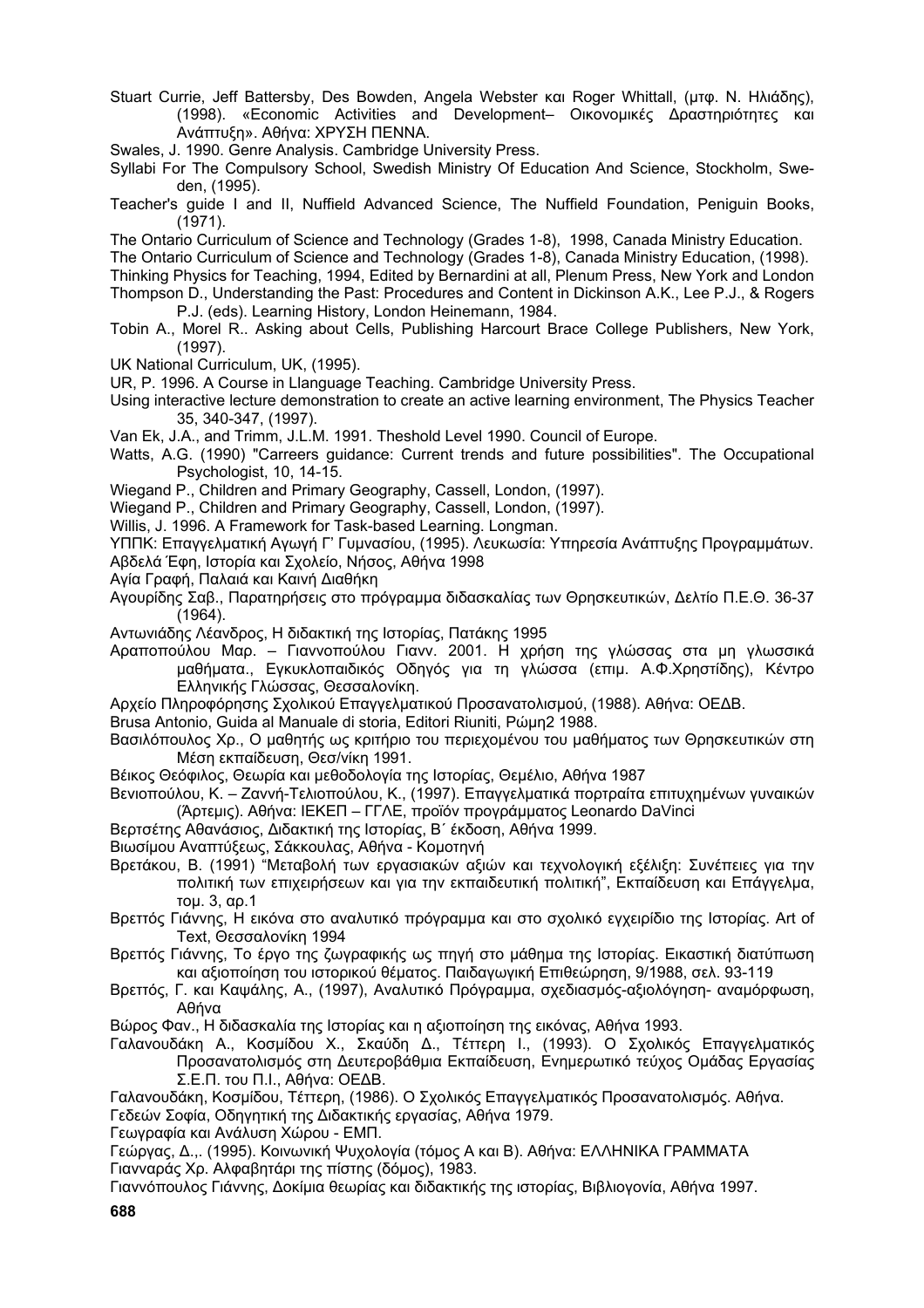Γκότσης Χρ., Ο µυστικός κόσµος των βυζαντινών εικόνων, Απ. ∆ιακονία), τ. Α΄ Αθήναι 1971, Β΄ και Γ΄. Γρυντάκης Γιάννης, ∆ιδακτική της Ιστορίας, (Εκπαιδευτικά)37/38 (1995), σ.45-62.

∆ανασσής – Αφεντάκης, Α. (1997), Σύγχρονες Τάσεις της Αγωγής, Αθήνα

∆εγλερής, Ν. Ε., Καλαντζή – Αζίζι. Α., Θέµατα ψυχοθεραπείας της συµπεριφοράς. Αθήνα: ΕΛΛΗΝΙΚΑ ΓΡΑΜΜΑΤΑ

∆εκλερής Μ., (1996), Ο ∆ωδεκάδελτος του Περιβάλλοντος: Εγκόλπιο

∆ενδρινού Βασ. ,- Ξωχέλλης Π. 1999. Προγράµµατα Σπουδών και σχολική εκπαίδευση. Γλωσσικός Υπολογιστής, τόµος 1, τεύχος 1, Κέντρο Ελληνικής Γλώσσας, Θεσσαλονίκη.

∆ερτούζος, Μ., (1998). Τι µέλλει γενέσθαι. Αθήνα: «Νέα Σύνορα» – Α.Α. Λιβάνης.

- ∆ηµητρόπουλος, Ε. (1999). Συµβουλευτική- Προσανατολισµός (Mέρος Α' και µέρος Β). Αθήνα: Γρηγόρης.
- ∆ηµητρόπουλος, Ε., (1998). Συµβουλευτική Σταδιοδροµίας Εκπαιδευτικός Επαγγελµατικός Προσανατολισµός (µέρος Α & Β). Αθήνα: Γρηγόρης.
- ∆ηµητρόπουλος, Ε., Βρετάκου, Β., Ράπτη, Α., (1998). Λεξικό όρων Συµβουλευτικής Προσανατολισµού και Επαγγελµατικής Ψυχολογίας. Αθήνα: Γρηγόρης.
- ΕΜΝΕ, Η διδασκαλία της Ιστορίας στη Μ. Ε.
- Ένωσις Θεολόγων, Βορείου Ελλάδος, Τα Αναλυτικά Προγράµµατα για το µάθηµα Θρησκευτικών στη Μέση Εκπαίδευση Πρακτικά Β΄ Συνεδρίου της ΕΘΕΒΕ. (Θεσ/νίκη 28-30 ∆εκ, 1982 ) περ. «Θεολόγος», τ. Ι., Θεσ/νίκη 1983.
- Ένωσις Θεολόγων, Βορείου Ελλάδος, Το µάθηµα των Θρησκευτικών στη Μέση Εκπαίδευση σήµερα (Σκοποί και ουσιαστικά περιεχόµενά του), Πρακτικά Α΄ Συνεδρίου Θεολ. Β. Ελλ. (Θεσ/νίκη 16-18 Μαϊου 1981), «Κοινωνία» 24 (Ιουλ.-Σεπτ. 1981), τ. 3, 241-460.
- Ευρωπαϊκή Επιτροπή, (1996). Ζωή και εργασία στην κοινωνία των πληροφοριών: πρώτα ο άνθρωπος. Λουξεµβούργο: Υπηρεσία Επίσηµων Εκδόσεων των Ευρωπαϊκών Κοινοτήτων.

Ίγγερς Γκέοργκ, Η Ιστοριογραφία στον 20ό Αιώνα, Νεφέλη, Αθήνα 1999

Ίγγερς Γκέοργκ, Νέες κατευθύνσεις στην Ευρωπαϊκή ιστοριογραφία, Γνώση, Αθήνα 1991

Ιερά Κονότης Αγίου Όρους, Το Άγιον Όρος και η παιδεία του γένους µας, Άγιον Όρος 1984.

- Ιορδανίδου Άννα-Φτερνιάτη Άννα (επιστ. Επιµέλεια) 2000. Επικοινωνιακές διδακτικές προτάσεις για το γλωσσικό µάθηµα στο δηµοτικό σχολείο. Εκδ. Πατάκης, Αθήνα
- ΙΣΤΟΡΙΑ: α. Θέµατα διδασκαλίας της Ιστορίας β. Γενικά θέµατα Ιστορίας, Η Βιβλιοθήκη του «ΦΙΛΟΛΟΓΟΥ», Θεσσαλονίκη 1997.
- Καλαντζή-Αζίζι, Α. (1992γ). Αυτογνωσία Αυτοανάλυση και Αυτοέλεγχος. Αθήνα: ΕΛΛΗΝΙΚΑ ΓΡΑΜΜΑΤΑ.
- Καλογήρου, Κ. (1979). Επαγγελµατική ∆ιαπαιδαγώγηση: Θεωρία και Πράξη. Αθήνα: Καλογερόπουλος.
- Κάντας, Α., & Χαντζή, Α., (1991). Ψυχολογία της εργασίας. Θεωρίες Επαγγελµατικής ανάπτυξης. Στοιχεία Συµβουλευτικής. Αθήνα: ΕΛΛΗΝΙΚΑ ΓΡΑΜΜΑΤΑ.
- Καρρ Ε., Τι είναι Ιστορία; (µτφ. Φρ. Λιάππα), Πλανήτης, Αθήνα 1983

Κασσωτάκης Μ., Η αξιολόγηση της Μαθήσεως των Μαθητών, Εκδ. Γρηγόρη, Α-θήνα, (1981).

Κασσωτάκης, M., (1986). Η Πληροφόρηση για τις Σπουδές και τα Επαγγέλµατα. Αθήνα: Γρηγόρης.

Κατσανέβας, Θ., (1998). Επαγγέλµατα του µέλλοντος. Αθήνα: Παπαζήσης.

- Κατσίκης Α., ∆ιδακτική της Γεωγραφίας. Επιστηµολογική θεώρηση, Γεωγραφική γνωστική τεκµηρίωση, Τυπωθήτω, Γ. ∆αρδανός, Αθήνα, (1999).
- Κεκές, Ι., (2000), Εκπαιδευτική έρευνα και σχολείο. Προκλήσεις και αναγκαιότητες στην κοινωνία της πληροφορίας, Επιθεώρηση Επιστηµονικών και Εκπαιδευτικών θεµάτων, Παιδαγωγικό Ινστιτούτο, τεύχος 3, 16 – 44.
- Κιρµιζής Αθαν., Ορθόδοξες θεολογικές προϋποθέσεις και διδακτικά αιτήµατα του Θρησκευτικού µαθήµατος, «Κοινωνία», τ. 4 (1984), σ. 481-513.
- Κογκούλης Ιωάν., Προβλήµατα Ειδικής ∆ιδακτικής του Θρησκευτικού µαθήµατος, Θεσ/νίκη 1985.
- Κόκκινος Γιώργος, Από την Ιστορία στις Ιστορίες, Ελληνικά Γράµµατα, Αθήνα 1998.

Κόκκοτας Π., ∆ιδακτική των Φυσικών Επιστηµών, Εκδ. Γρηγόρη, Αθήνα, (1989).

Κοσµόπουλος Αλεξ., Η διδακτική προσφορά (η διδασκαλία) του µαθήµατος των Θρησκευτικών ως σχέση (εκκλησιαστική και λατρευτική) της ύπαρξης, «Κοινωνία» 28 (1985), τ. Ι, σελ. 28-53.

- Κουλοµζίν Σοφία, Το Ορθόδοξο βίωµα και τα παιδιά µας (Αρκίτας), 1989.
- Κρουσταλάκης, Γ. Σ., (1995). ∆ιαπαιδαγώγηση. Πορεία ζωής. Θεωρία και Πράξη της Αγωγής του Νέου Ανθρώπου. Αθήνα.
- Κωσταρίδου Ευκλείδη, Α., (1997). Ψυχολογία της σκέψης (Σκέψη και λύση προβληµάτων). Αθήνα: ΕΛΛΗΝΙΚΑ ΓΡΑΜΜΑΤΑ.
- Λεοντσίνης Γεώργιος, ∆ιδακτική της Ιστορίας. Γενική-τοπική ιστορία και περιβαλλοντική εκπαίδευση, Αθήνα 1996.

Μαλικιώση – Λοϊζου, Μ., (1998). Συµβουλευτική Ψυχολογία. Αθήνα: ΕΛΛΗΝΙΚΑ ΓΡΑΜΜΑΤΑ.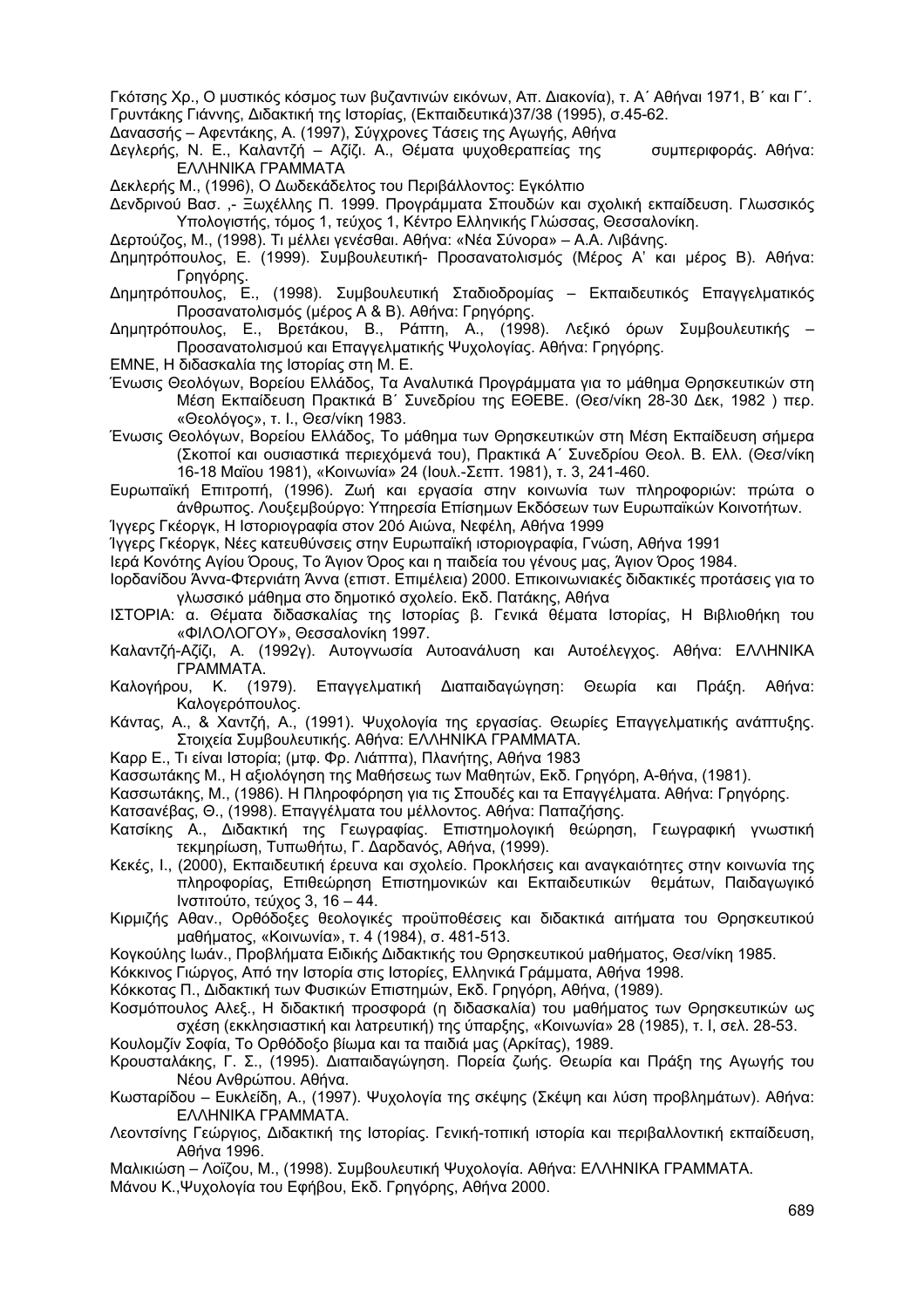Ματσαγγούρας Ηλίας 2001. Κειµενοκεντρική προσέγγιση του γραπτού λόγου. εκδ. Γρηγόρης, Αθήνα.

Ματσαγγούρας Ηλίας, Στρατηγικές διδασκαλίας. Από την πληροφόρηση στην κριτική σκέψη. Γ΄ Έκδοση, Gutenberg, Αθήνα 1997.

Ματσαγγούρας, Η., (2000), Η Σχολική Τάξη. Χώρος – Οµάδα – Πειθαρχία – Μέθοδος, (Β΄ Έκδοση), Αθήνα.

Μητσικοπούλου Βασ. 2001. Γραµµατισµός. Εγκυκλοπαιδικός Οδηγός για τη γλώσσα (επιµ. Α.Φ.Χρηστίδης), Κέντρο Ελληνικής Γλώσσας, Θεσσαλονίκη.

Μούτσιος, Σ.,(1996), Το µάθηµα της Μελέτης του Περιβάλλοντος στην Πρωτοβάθµια εκπαίδευση, Αδελφοί Κυριακίδη - Θεσσαλονίκη

Μπουτουλούση Ελ. 2001. Γλώσσα και γλωσσική επίγνωση. Εγκυκλοπαιδικός Οδηγός για τη γλώσσα (επιµ. Α.Φ.Χρηστίδης), Κέντρο Ελληνικής Γλώσσας, Θεσσαλονίκη.

Νέλλας Παν., Η Ορθόδοξη χριστιανική διδασκαλία και το µάθηµα των Θρησκευτικών, Αθήνα 1977 (ανάτυπο από το περ., «Λόγος και Πράξη» 4, 1997).

Νίκας Αθαν., ∆ιδακτική του θρησκευτικού µαθήµατος, Βιβλιογραφία, Αθήνα 1992.

Νοµικά κείµενα αναφοράς.

Νόµος 1566/1985

Νόµος 1892/1990, άρθρο 111

Νόµος 2413/1996

Νόµος 2525/1997

- Ξωχέλλης Παναγιώτης. Η διδασκαλία της Ιστορίας στο Γυμγάσιο και το Λύκειο. Ερευνητική συμβολή στη ∆ιδακτική της Ιστορίας, Εκδοτικός Οίκος Αφών Κυριακίδη, Θεσσαλονίκη, 1987.
- Oµάδα Εργασίας (∆ηµητρόπουλος, Ε., Βρετάκου, Β., και Ράπτη, Α.) (1998). Λεξικό Όρων Συµβουλευτικής – Προσανατολισµού και Επαγγελµατικής Ψυχολογίας. Αθήνα: Γρηγόρης.
- Πανελλήνια Ένωση Φιλολόγων: Σεµινάριο 17 (1994) αφιέρωµα: «Εθνική συνείδηση και ιστορική παιδεία».
- Πανελλήνια Ένωση Φιλολόγων: Σεµινάριο 21 (1996) αφιέρωµα: «Θεωρητικά προβλήµατα και διδακτική της Ιστορίας».
- Πανελλήνια Ένωση Φιλολόγων: Σεµινάριο 3 (1984) αφιέρωµα: «Ιστορία».
- Πανελλήνια Ένωση Φιλολόγων: Σεµινάριο 9 (1988) αφιέρωµα: «Το µάθηµα της Ιστορίας στην πρωτοβάθµια και δευτεροβάθµια εκπαίδευση».
- Πάντα, ∆. (1985). Ασκήσεις στον Προσανατολισµό. Θεσσαλονίκη.
- Παπούλια Τζελέπη Π. 1997. Η αυθόρµητη ανάλυση της φωνηµατικής συνειδητοποίησης στα παιδιά της προσχολικής ηλικίας. Γλώσσα, τεύχος 41, Αθήνα.
- Παρασκευόπουλος. Ν. Ι.. Εξελικτική Ψυχολογία (τ. 3 & 4). Αθήνα: ΕΛΛΗΝΙΚΑ ΓΡΑΜΜΑΤΑ
- Προγράµµατα Σπουδών Γεωγραφίας Α΄ και Β΄ Γυµνασίου, Παιδαγωγικό Ινστιτούτο, ΥΠΕΠΘ, Αθήνα (1998).
- Προγράµµατα Σπουδών Γεωγραφίας Ε΄ και Στ΄ ∆ηµοτικού, Παιδαγωγικό Ινστιτούτο, ΥΠΕΠΘ, Αθήνα (2000).
- Προγράµµατα Σπουδών Πρωτοβάθµιας και ∆ευτεροβάθµιας Εκπαίδευσης στις Θετικές Επιστήµες, Παιδαγωγικό Ινστιτούτο, ΥΠΕΠΘ, Αθήνα (2000).

Πρόγραµµα Σπουδών Πληροφορικής Παιδαγωγικό Ινστιτούτο 1998

- Πώς θα συντάξετε ένα βιογραφικό. Σπουδές & Σταδιοδροµία, 2, Απρίλιος 1999. Θεσσαλονίκη: Γραφείο ∆ιασύνδεσης ΑΠΘ.
- Ράπτης Α., Ράπτη Α. Μάθηση και ∆ιδασκαλία στην εποχή της Πληροφορικής Α τόµος Αθήνα 2001 Εκδόσεις Α. Ράπτης
- Ράπτης Α., Ράπτη Α. Μάθηση και ∆ιδασκαλία στην εποχή της Πληροφορικής Β τόµος Αθήνα 2001 Εκδόσεις Α. Ράπτης
- Ρηγόπουλος, Ι., Μεθοδολογικά προβλήµατα διδακτικής και ερµηνείας των εικαστικών φαινοµένων, Λόγος και Πράξη 23-24, 36-49.
- Σιδηροπούλου –∆ηµακάκου, ∆. (1994). "Ισότητα των δύο φύλων. Θεωρία και πράξη στον επαγγελµατικό προσανατολισµό" , Νέα Παιδεία, 71, 118 –134.
- Σκούρος, Τρύφων, Η Νέα Ιστορία: Η σύγχρονη αντίληψη για τη διδασκαλία της Ιστορίας µε τη χρήση των πηγών, Λεµεσός, 1991.
- Το Σύνταγµα της Ελλάδας του 1975, αναθεωρηµένο κείµενο.
- Τοκατλίδου Β. 1986. Εισαγωγή στη διδακτική των ζωντανών γλωσσών. εκδ. Οδυσσέας, Αθήνα.
- Τοπόλσκι Γιέρζι, Προβλήµατα Ιστορίας και ιστορικής µεθοδολογίας, Θεµέλιο, Αθήνα χ.χ.
- Τσανανάς Γεώργ., Οι σκοποί του µαθήµατος των Θρησκευτικών, Συνοπτική έκθεση), «Κοινωνία» 24 (19811), τ. 3, σελ. 445-452.
- Υ.Π.Ε.Π.Θ. Παιδαγωγικό Ινστιτούτο. 2000. Ενιαίο Πλαίσιο Προγραµµάτων Σπουδών ( Ε.Π.Π.Σ), για την Πρωτοβάθµια και τη ∆ευτεροβάθµια Εκπαίδευση. Εισήγηση Π.Ι., β΄ έκδ., Αθήνα.
- Υ.Π.Ε.Π.Θ. Παιδαγωγικό Ινστιτούτο. 2000.Προγράµµατα Σπουδών Πρωτοβάθµιας και ∆ευτεροβάθµιας Εκπαίδευσης – Θεωρητικές Επιστήµες. Αθήνα.